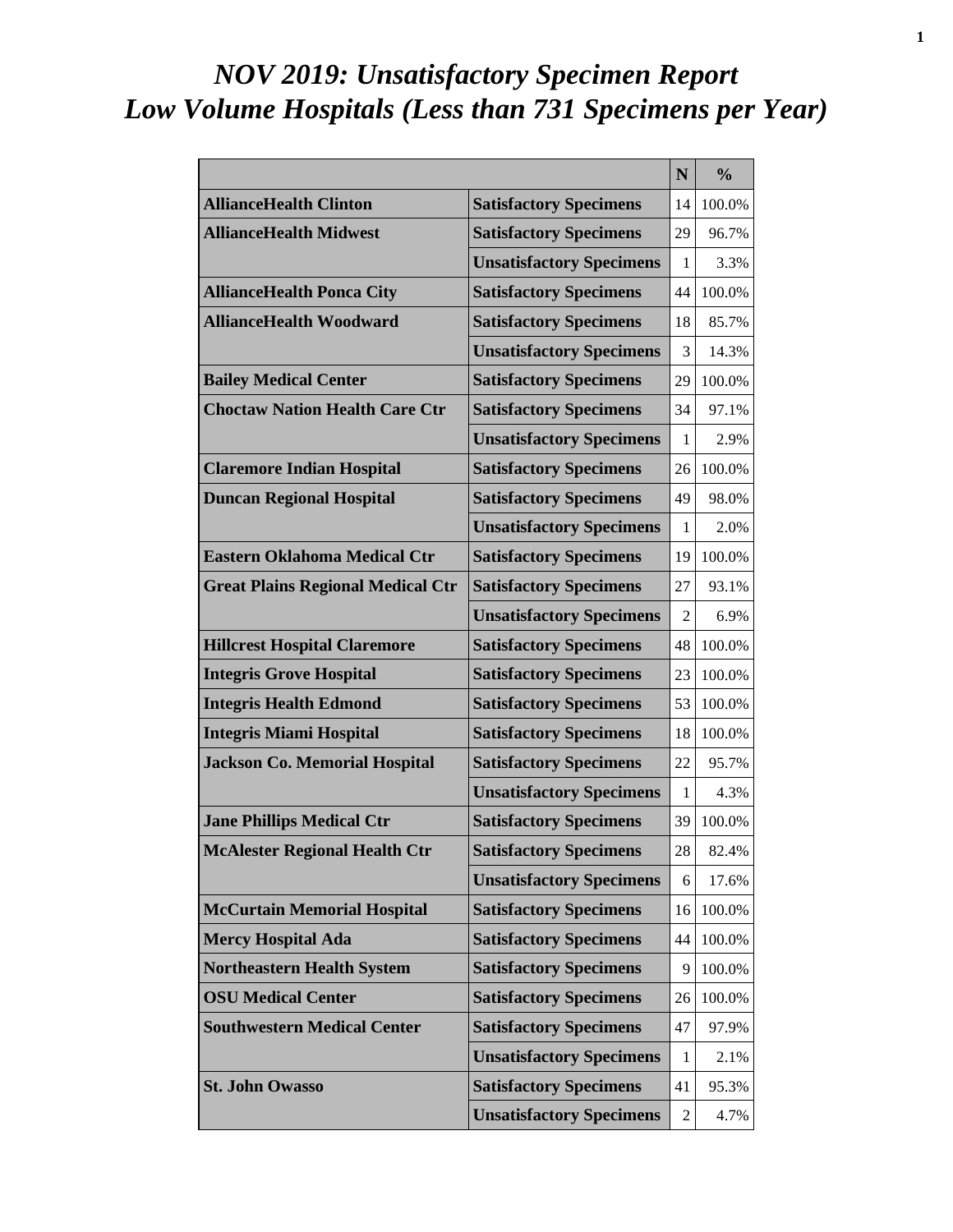# *NOV 2019: Unsatisfactory Specimen Report Low Volume Hospitals (Less than 731 Specimens per Year)*

|                                        |                               | $\frac{0}{a}$          |
|----------------------------------------|-------------------------------|------------------------|
| <b>St. Mary's Regional Medical Ctr</b> | <b>Satisfactory Specimens</b> | $32 \mid 100.0\% \mid$ |
| <b>Weatherford Regional Hospital</b>   | <b>Satisfactory Specimens</b> | $6 100.0\% $           |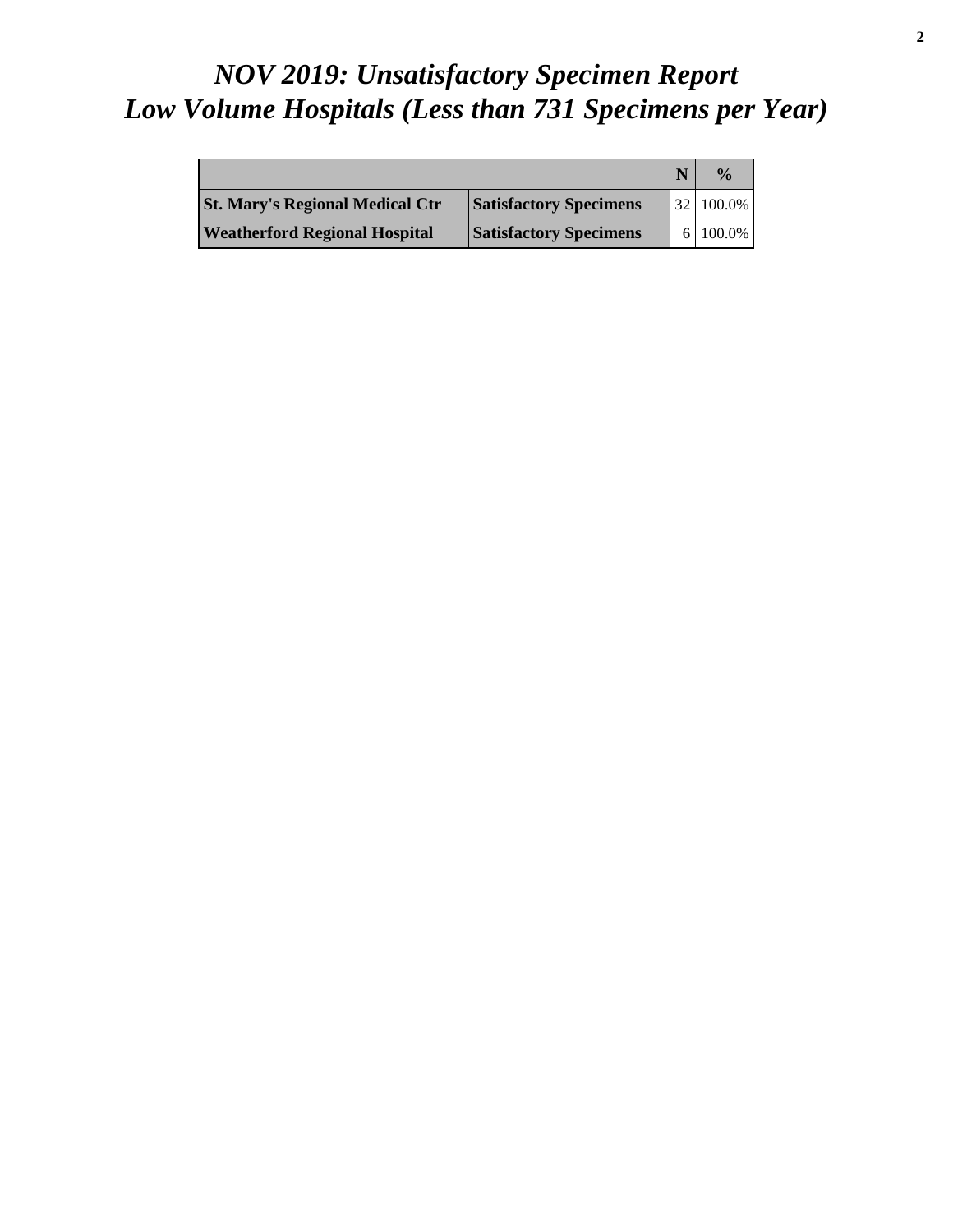#### *NOV 2019: Unsatisfactory Specimen Report Low Volume Hospitals (Less than 731 Specimens per Year)*

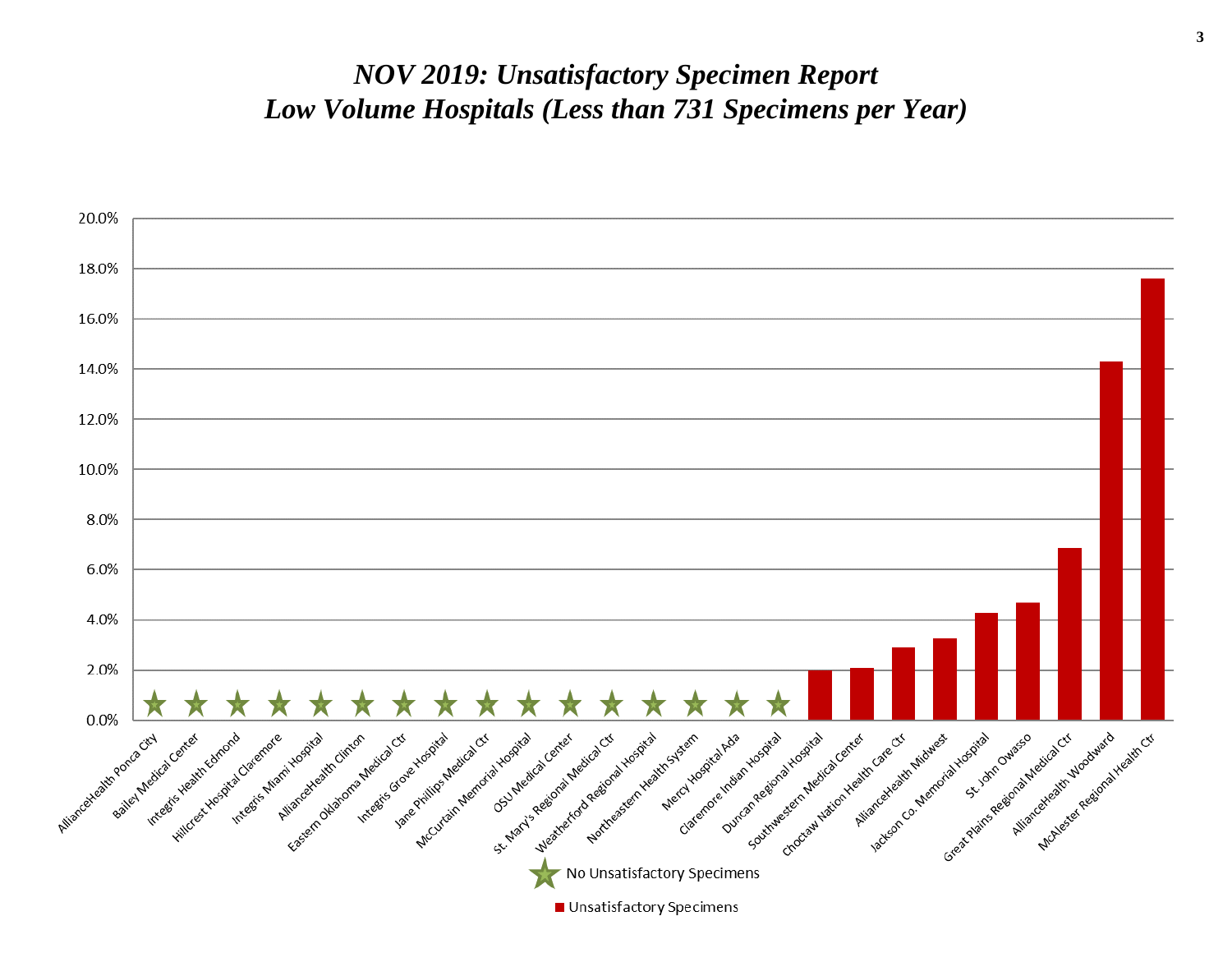# *NOV 2019: Unsatisfactory Specimen Report Medium Volume Hospitals (731-2499 Specimens per Year)*

|                                          |                                 | $\mathbf N$    | $\frac{0}{0}$ |
|------------------------------------------|---------------------------------|----------------|---------------|
| <b>AllianceHealth Durant</b>             | <b>Satisfactory Specimens</b>   | 70             | 98.6%         |
|                                          | <b>Unsatisfactory Specimens</b> | 1              | 1.4%          |
| <b>Chickasaw Nation Medical Ctr</b>      | <b>Satisfactory Specimens</b>   | 57             | 93.4%         |
|                                          | <b>Unsatisfactory Specimens</b> | 4              | 6.6%          |
| <b>Comanche Co. Memorial Hosp</b>        | <b>Satisfactory Specimens</b>   | 126            | 98.4%         |
|                                          | <b>Unsatisfactory Specimens</b> | 2              | 1.6%          |
| <b>Hillcrest Hospital South</b>          | <b>Satisfactory Specimens</b>   | 107            | 96.4%         |
|                                          | <b>Unsatisfactory Specimens</b> | 4              | 3.6%          |
| <b>Integris Bass Baptist Health Ctr</b>  | <b>Satisfactory Specimens</b>   | 88             | 98.9%         |
|                                          | <b>Unsatisfactory Specimens</b> | 1              | 1.1%          |
| <b>Integris Canadian Valley Hospital</b> | <b>Satisfactory Specimens</b>   | 87             | 97.8%         |
|                                          | <b>Unsatisfactory Specimens</b> | 2              | 2.2%          |
| <b>Integris Southwest Medical Ctr</b>    | <b>Satisfactory Specimens</b>   | 94             | 100.0%        |
| <b>Lakeside Women's Hospital</b>         | <b>Satisfactory Specimens</b>   | 130            | 100.0%        |
| <b>Mercy Hospital Ardmore</b>            | <b>Satisfactory Specimens</b>   | 63             | 98.4%         |
|                                          | <b>Unsatisfactory Specimens</b> | 1              | 1.6%          |
| <b>Saint Francis Hospital South</b>      | <b>Satisfactory Specimens</b>   | 69             | 97.2%         |
|                                          | <b>Unsatisfactory Specimens</b> | 2              | 2.8%          |
| <b>Saint Francis Muskogee</b>            | <b>Satisfactory Specimens</b>   | 39             | 97.5%         |
|                                          | <b>Unsatisfactory Specimens</b> | 1              | 2.5%          |
| <b>St. Anthony Hospital</b>              | <b>Satisfactory Specimens</b>   | 78             | 97.5%         |
|                                          | <b>Unsatisfactory Specimens</b> | 2              | 2.5%          |
| <b>St. Anthony Shawnee Hospital</b>      | <b>Satisfactory Specimens</b>   | 72             | 97.3%         |
|                                          | <b>Unsatisfactory Specimens</b> | $\overline{2}$ | 2.7%          |
| <b>Stillwater Medical Center</b>         | <b>Satisfactory Specimens</b>   | 82             | 100.0%        |
| <b>WW Hastings Indian Hospital</b>       | <b>Satisfactory Specimens</b>   | 61             | 91.0%         |
|                                          | <b>Unsatisfactory Specimens</b> | 6              | 9.0%          |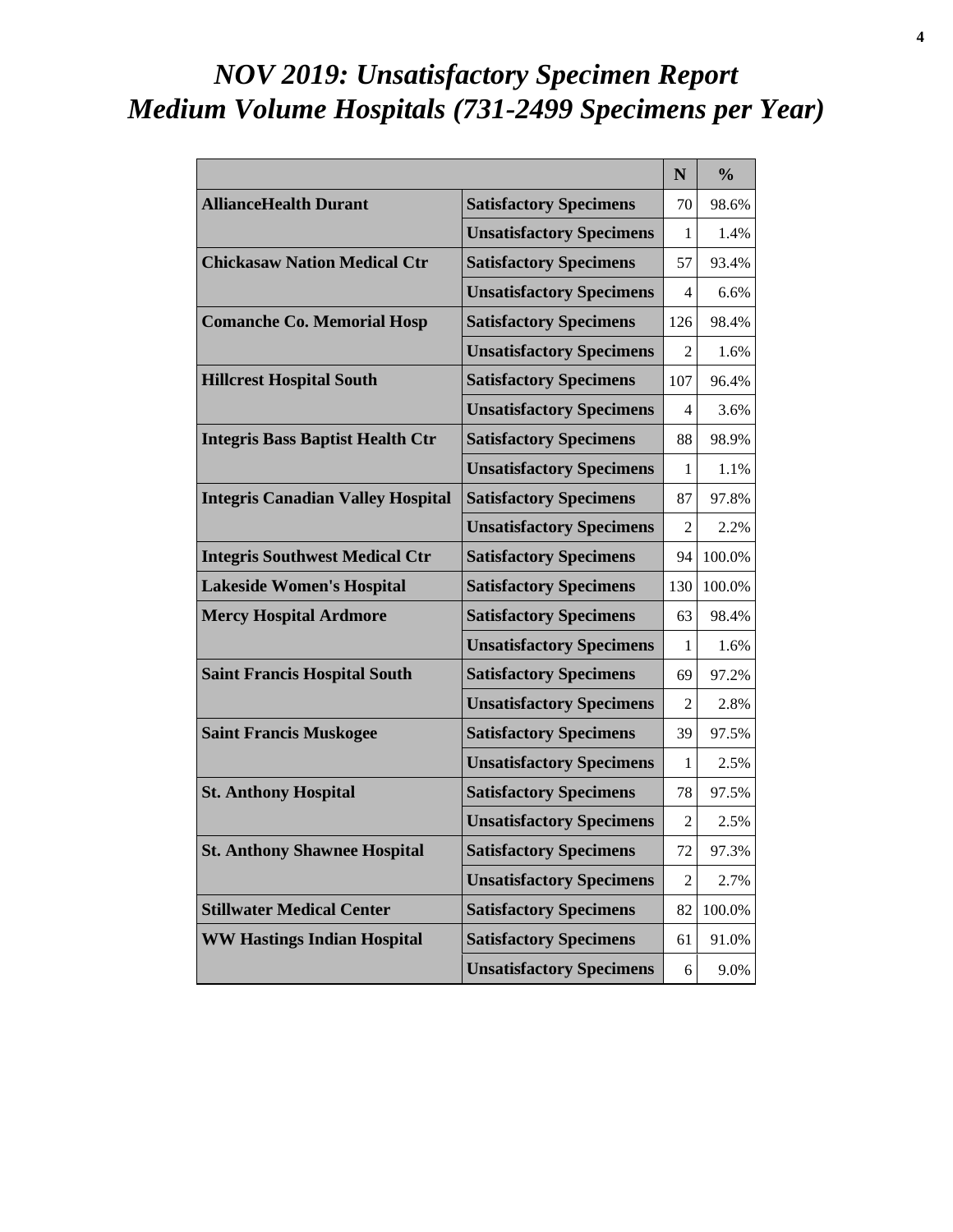#### *NOV 2019: Unsatisfactory Specimen Report Medium Volume Hospitals (731-2499 Specimens per Year)*

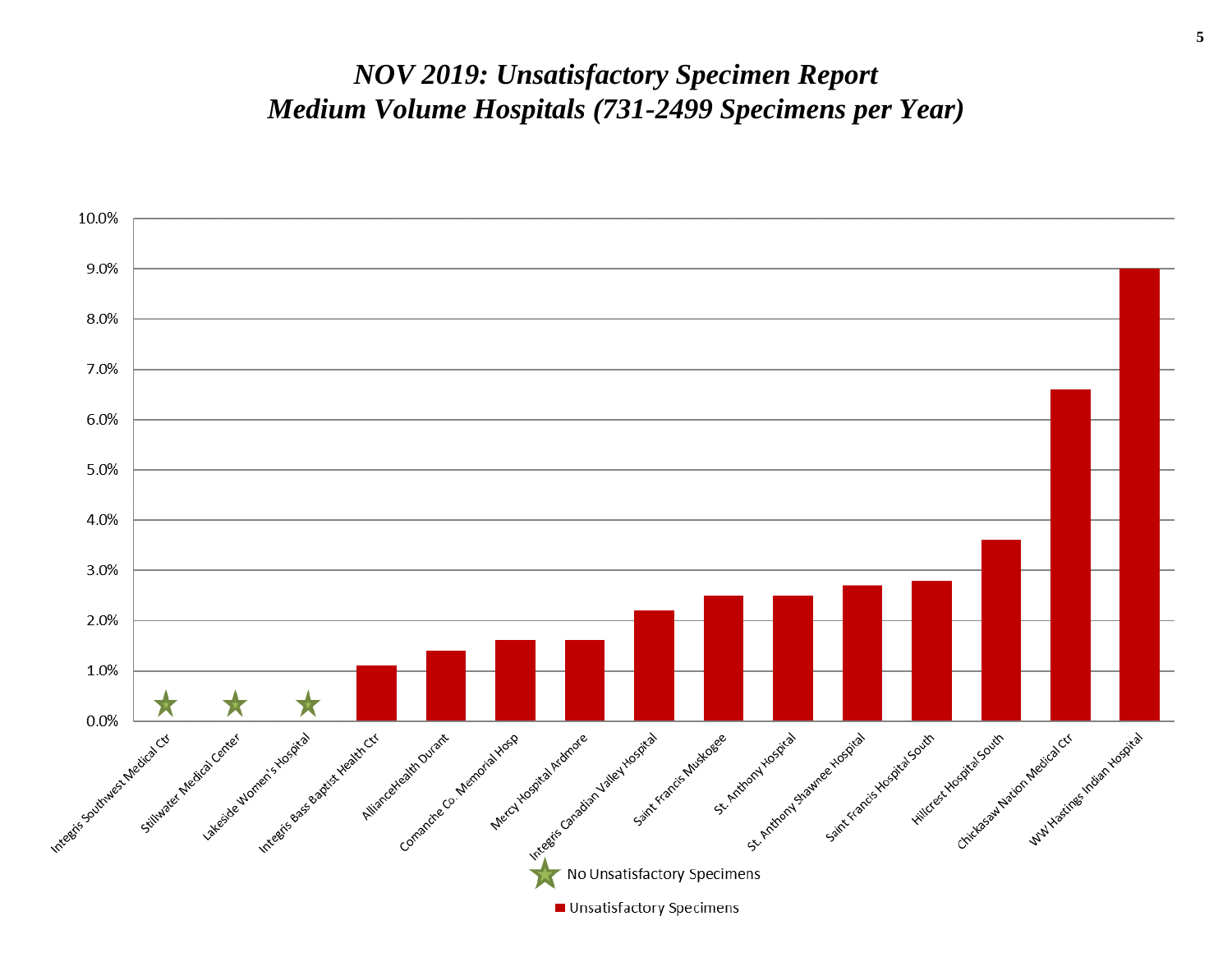# *NOV 2019: Unsatisfactory Specimen Report High Volume Hospitals (2500 or More Specimens per Year)*

|                                          |                                 | N              | $\frac{0}{0}$ |
|------------------------------------------|---------------------------------|----------------|---------------|
| <b>Children's Hosp at OU Medical Ctr</b> | <b>Satisfactory Specimens</b>   | 402            | 98.0%         |
|                                          | <b>Unsatisfactory Specimens</b> | 8              | 2.0%          |
| <b>Hillcrest Medical Center</b>          | <b>Satisfactory Specimens</b>   | 269            | 97.1%         |
|                                          | <b>Unsatisfactory Specimens</b> | 8              | 2.9%          |
| <b>Integris Baptist Medical Ctr-OKC</b>  | <b>Satisfactory Specimens</b>   | 315            | 100.0%        |
| <b>Mercy Hospital Oklahoma City</b>      | <b>Satisfactory Specimens</b>   | 359            | 99.2%         |
|                                          | <b>Unsatisfactory Specimens</b> | 3              | 0.8%          |
| <b>Norman Regional Health System</b>     | <b>Satisfactory Specimens</b>   | 227            | 99.1%         |
|                                          | <b>Unsatisfactory Specimens</b> | $\mathfrak{D}$ | 0.9%          |
| <b>Saint Francis Hospital</b>            | <b>Satisfactory Specimens</b>   | 451            | 98.3%         |
|                                          | <b>Unsatisfactory Specimens</b> | 8              | 1.7%          |
| <b>St. John Medical Center</b>           | <b>Satisfactory Specimens</b>   | 244            | 96.1%         |
|                                          | <b>Unsatisfactory Specimens</b> | 10             | 3.9%          |